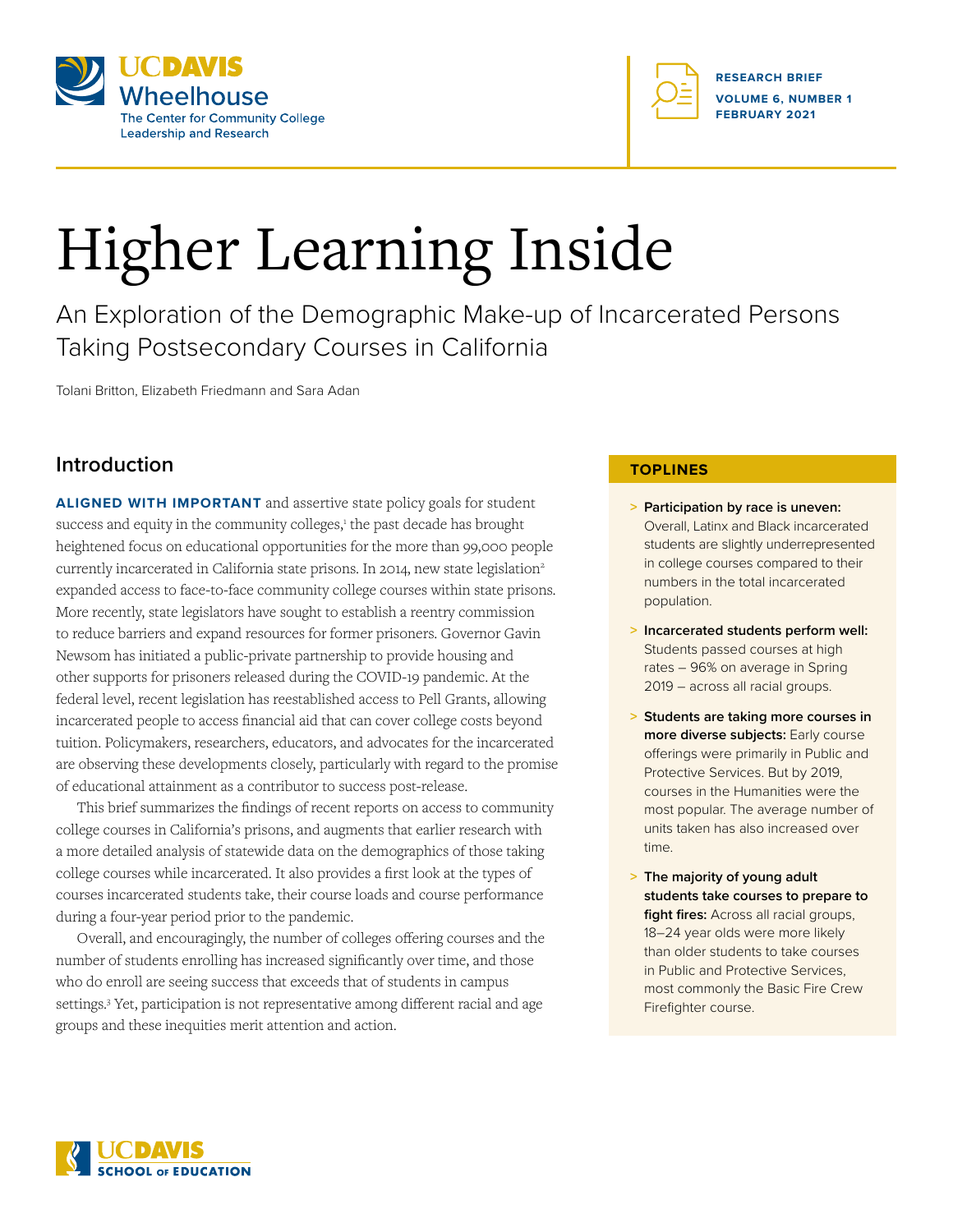# **Background: Learning Opportunities for Incarcerated People Prior to 2014**

Higher education is a demonstrated means of improving opportunity and life prospects, as true for people who have been incarcerated as those who have not. A meta-analysis of rigorous studies of correctional education found that incarcerated persons who participated were 28% less likely to recidivate than those who did not participate in education programs.4 Nationally, however, postsecondary education programs for incarcerated persons declined dramatically starting in the mid-1990s, after the 1994 Violent Crime Control and Law Enforcement Act barred incarcerated individuals from accessing Pell Grants, the federal aid that supports postsecondary enrollment by low-income students.

California has removed the cost barrier for incarcerated students through the California College Promise Grant (formerly the Board of Governors Fee Waiver), which is used by almost all of the state's incarcerated community college students to take courses for free.5 One face-to-face associate degree program has been offered at the San Quentin prison since the late 1990s, provided by the Prison University Project, an independent nonprofit organization.<sup>6</sup> Prior to 2014, broader access to for-credit, degree-applicable college coursework was offered primarily through non-interactive correspondence courses, generally delivered via paper through the mail and/or by video.7

Incarcerated people who participated in education programs were 28% less likely to recidivate than those who did not.

# **Change in State Law Leads to Major Expansion**

Senate Bill 1391 of 2014 catalyzed major changes in this landscape by allowing apportionment funding for the community colleges – that is, allowing community colleges the same state reimbursement rate for students taught in face-to-face courses at prisons as they receive for students taught on traditional campuses. The legislation also specified that courses should lead to degrees and certificates, thus signaling that incarcerated Californians should, like all residents, aspire to and be supported in receiving credentials of value in the labor market.

As intended, this change led to an expansion of in-person course offerings and enrollments in prisons. Four colleges were initially awarded state funds to pilot new academic programs. Based on data from the California Department of Corrections and Rehabilitation, from 2014 and 2019, the number of in-person college programs in California prisons grew from one at San Quentin to 34 programs offered in all but one of 35 state prisons, and the number of colleges offering face-to-face instruction grew to 19 colleges. Student enrollment also increased to over 7,000 students by Fall 2017,<sup>8</sup> and the number of courses offered rose more than six-fold, from 49 to 309.9

#### **DATA, METHODS AND LIMITATIONS**

Results for this brief are drawn from a rich dataset of administrative records from the CCCCO, which include the census of all California community college students enrolled from 2013–2019 across the state's community colleges. The data include detailed information on student demographics, units enrolled and earned, course type, grades and campus characteristics. Because state law prohibited colleges from offering in-person courses to students in state prisons prior to the passage of SB 1391, we focused this analysis on student outcomes from 2016 through 2019, the latest year of data available.<sup>10</sup> Students who were incarcerated in out-of-state, juvenile incarceration facilities, city or county jails, and U.S. federal or private prisons were excluded. Community colleges provide some in-person courses in the state's 58 county jails, ranging from CTE to GED preparation to transfer-level coursework. Our analysis, however, focuses on state prisons only.

It is important to note some limitations in the data. There are significant differences in statewide data collected by the CDCR and CCCCO, which can lead to inconsistencies and gaps in analyses of incarcerated student education. While the CCCCO data contains rich information on course taking and enrollment by race and age, incomplete reporting by some college campuses makes this data set less than a full census of the incarcerated student population. In order to achieve the fullest portrait possible of incarcerated student enrollment, in some instances we relied on the Spring 2018 semester and in others, Spring 2019.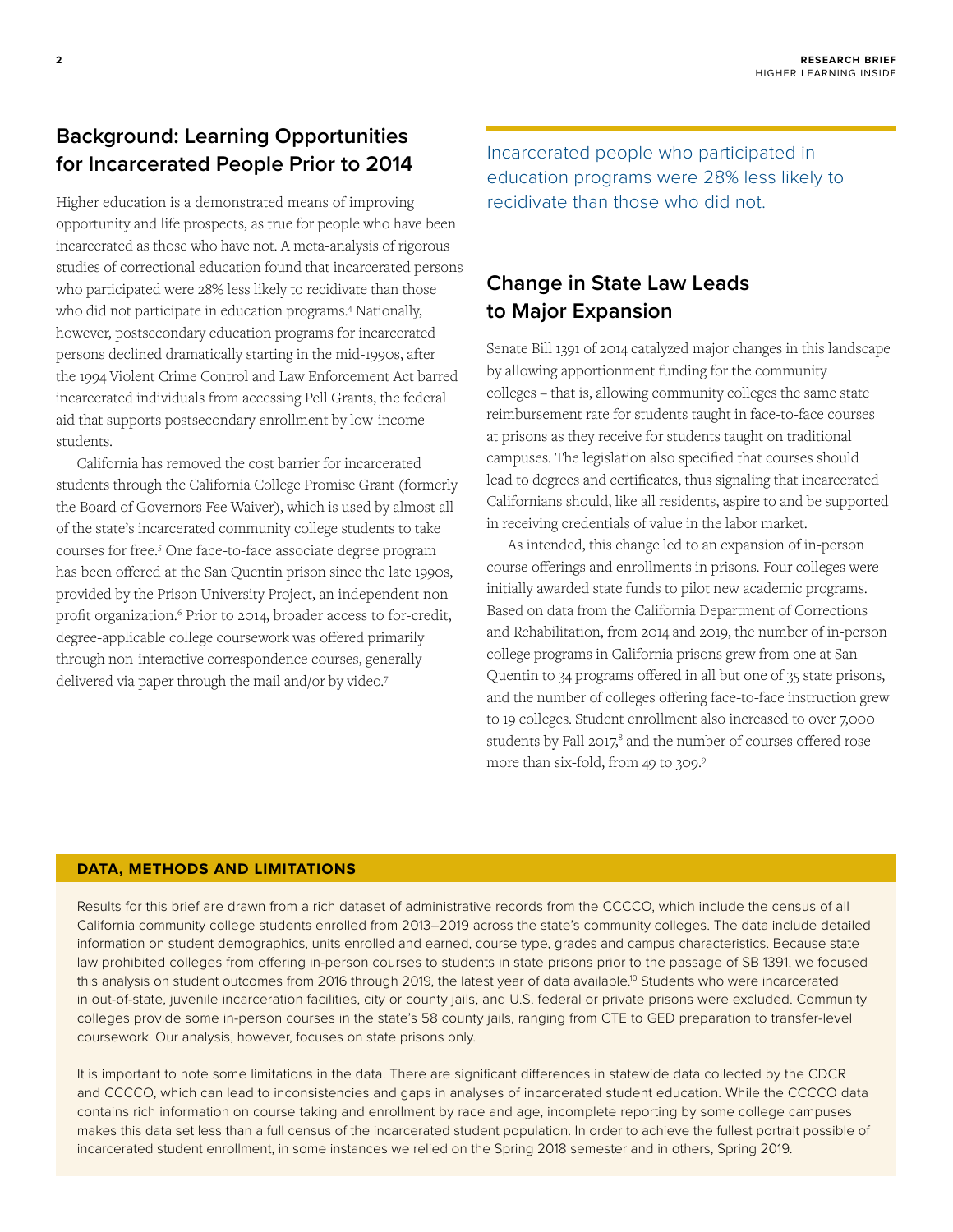# **Prior Research on Incarcerated Student Performance**

A 2018 report by the California Community Colleges Chancellor's Office (CCCCO) analyzed data from the California Department of Corrections and Rehabilitation (CDCR) and from its own administrative data on the face-to-face courses for the five semesters from Spring 2016 through Spring 2018.<sup>11</sup> Researchers found that the retention rates of these courses, in aggregate, averaged 92% versus 89% for on-campus courses.12 CCCCO also reported that incarcerated students were more successful in their courses than those in on-campus courses, with 85% passing, compared to an average of 75% passing on-campus courses.<sup>13</sup>

The Stanford Criminal Justice Center conducted a separate analysis of incarcerated students enrolled in face-to-face courses offered by six community colleges, and reported similarly positive findings.14 They found that the incarcerated student population at these college mirrored the overall CDCR incarcerated population. Incarcerated students in this study outperformed on-campus students in success rates and grades (earning a C or better). In the Fall 2018 semester about 87% of incarcerated students were successful in their courses compared to about 73% of those enrolled in the same courses on the college campus. Overall, incarcerated students earned higher grades than the average for students at their college as well as higher than the average for the on-campus sections of their courses. Black incarcerated students received higher grades than non-incarcerated Black students taking CCC courses.

These early indicators on the provision and successful completion of face-to-face courses at California state prisons are positive. But these previous reports did not include a statewide examination of incarcerated student participation and student outcomes by demographic characteristics of the persons taking college courses while incarcerated in California. Our analysis augments these findings by examining who has accessed these opportunities, whether access has been equitable and what kind of academic momentum incarcerated students have achieved while learning inside.

## **New Statewide Findings**

#### **Participation by Race**

Figure 1 shows incarcerated student participation by race. In 2018, the overall incarcerated population in California was 44% Latinx, 28% Black, 21% White and 7% Other (which includes Asian). The demographic makeup of incarcerated students that same year had higher shares of White and Asian/Other students compared to the total incarcerated population. Black students were particularly underrepresented, constituting 28% of the overall incarcerated population but only 21% of incarcerated students.



#### **Figure 1. Share of Incarcerated Students Statewide by Race, Spring 2018**

Note: Percentages do not total 100% due to rounding.

\* Incarcerated population data obtained from the CDCR,<sup>15</sup> which includes Asian incarcerated people within the "other" category in their data. Incarcerated student data obtained from CCCCO, which reports Asian incarcerated students as a separate category.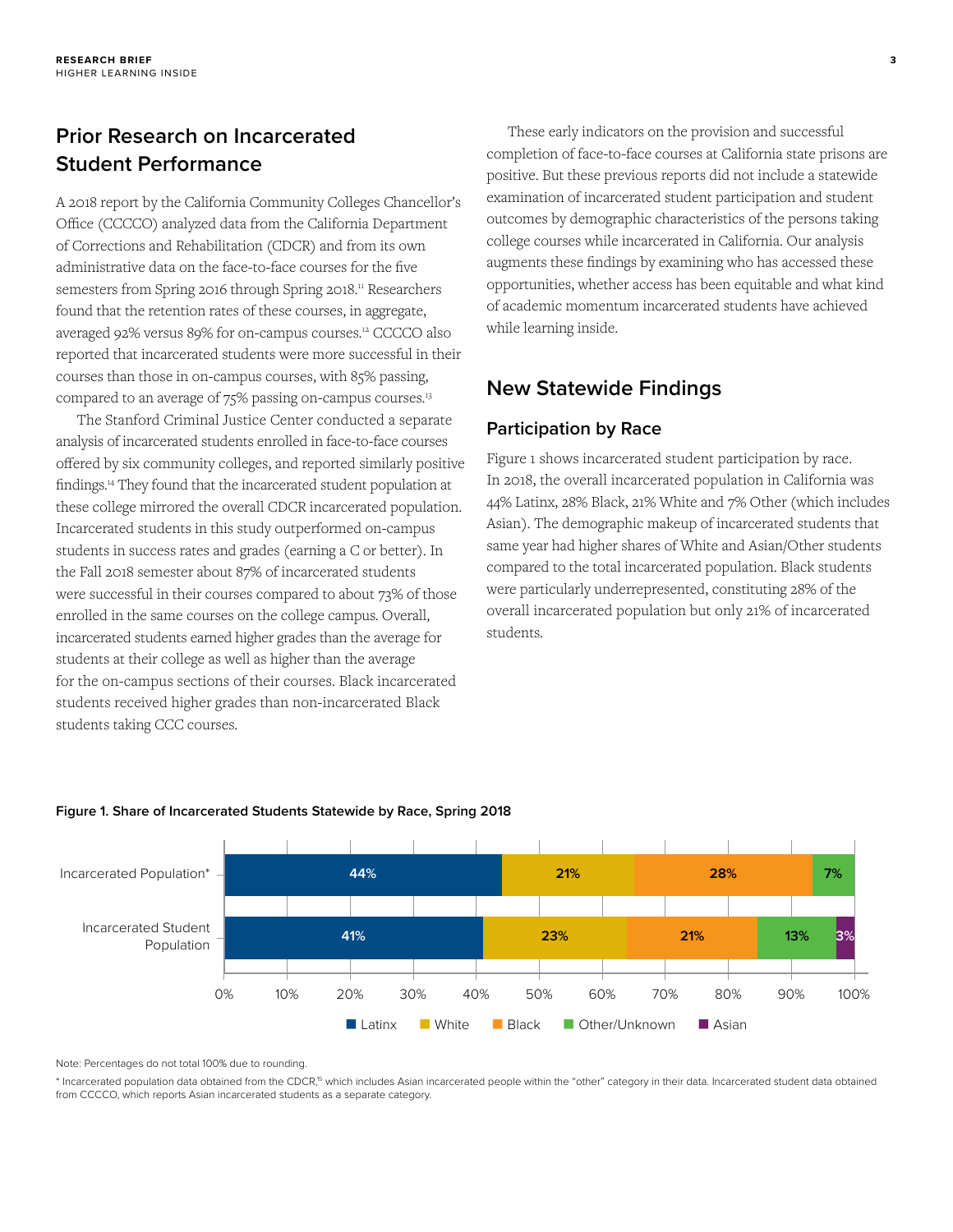### **Participation by Race and Age**

Figure 2 shows substantial variation in the age of incarcerated students by race. In 2018, the age of the total incarcerated population was relatively evenly distributed across age category, with the largest group of incarcerated persons (33%) aged 45 or older, reflecting that the total incarcerated population has been aging over time.16 The total incarcerated student population was relatively younger, with 52% of incarcerated students between the ages of 18 and 35.

Overall, Latinx incarcerated students were younger than both the overall prison population and total incarcerated student population, while White students mirrored the overall prison population. While only 9% of the total incarcerated population and 13% of the overall incarcerated student population was aged 18–24, this age group accounted for 17% of Latinx incarcerated students but 7% of White students.

Incarcerated students are relatively young compared to the overall population of incarcerated people.

#### **Course Availability and Enrollment**

Incarcerated students take courses in subject areas whose variety has grown as more colleges offer academic programs. Table 1 shows that in 2016 the most common enrollment was in Public and Protective Services (which include Firefighting, Counseling, Addiction, and Criminal Justice).<sup>17</sup> In subsequent years, enrollments grew in Business and Management, Social Sciences and Psychology, Humanities, and Interdisciplinary Studies. Public and Protective Services now accounts for only 14% of course enrollments, putting it behind Humanities (primarily writing and speech courses) at 25% and Social Science and Psychology at 21% of all courses taken.



#### **Figure 2. Student Enrollment by Race and Age, Spring 2018**

Note: Percentages do not total 100% due to rounding.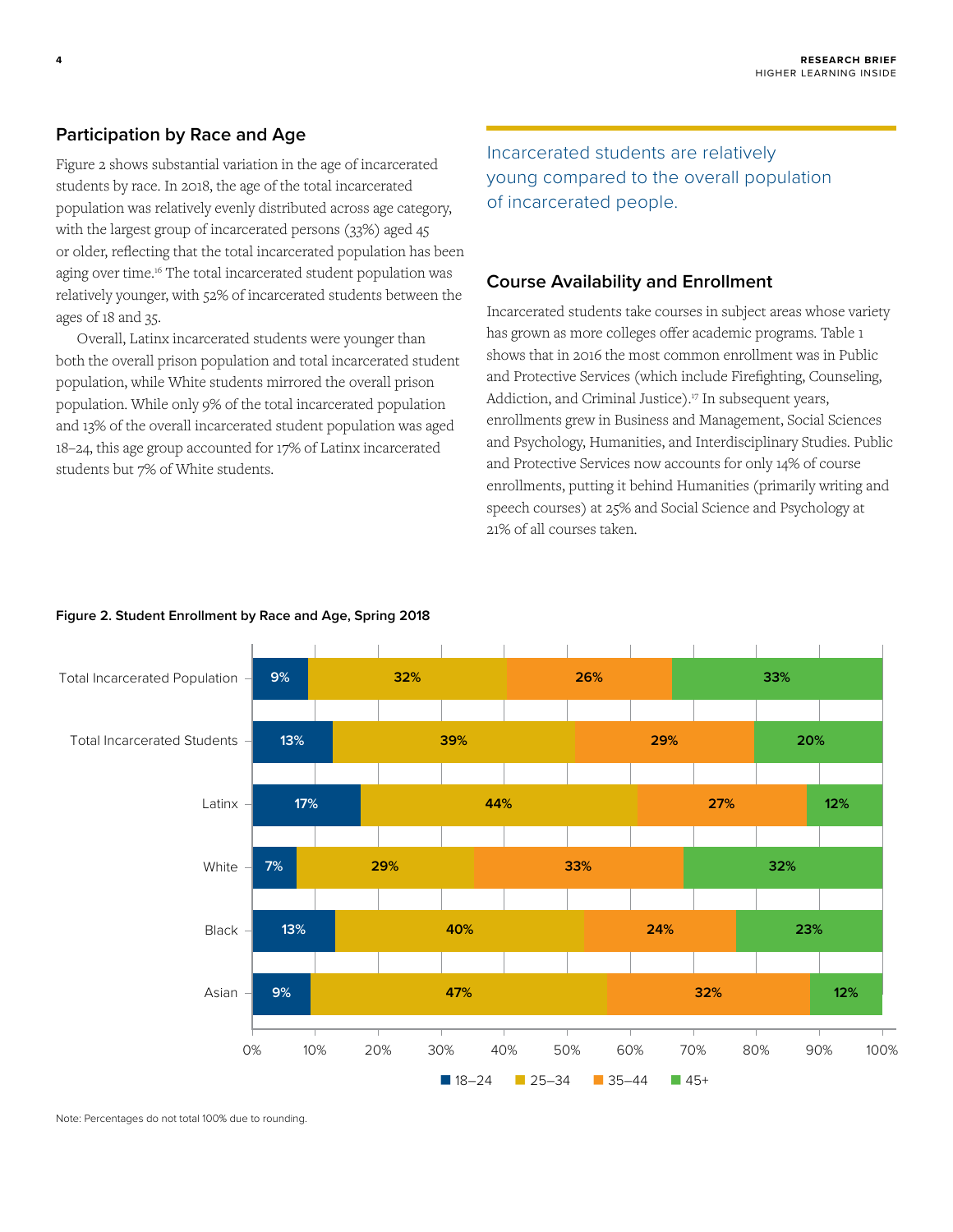#### **Table 1. Incarcerated Student Course Enrollments by Subject Area, 2016–2019**

| <b>Subject Area</b>                    | 2016 | 2017 | 2018  | 2019  |
|----------------------------------------|------|------|-------|-------|
| <b>Mathematics</b>                     | 2%   | 1%   | 4%    | 6%    |
|                                        | 22   | 23   | 248   | 514   |
| <b>Interdisciplinary Studies</b>       | 6%   | 7%   | 7%    | 6%    |
|                                        | 77   | 186  | 429   | 569   |
| <b>Fine and Applied Arts</b>           | 5%   | 8%   | 4%    | 7%    |
|                                        | 64   | 190  | 251   | 623   |
| <b>Business and Management</b>         | 33%  | 39%  | 15%   | 10%   |
|                                        | 444  | 966  | 897   | 917   |
| Other                                  | 2%   | 4%   | 11%   | 11%   |
|                                        | 31   | 111  | 670   | 1,018 |
| <b>Public and Protective Services</b>  | 43%  | 23%  | 20%   | 14%   |
|                                        | 577  | 581  | 1,213 | 1,286 |
| <b>Social Science &amp; Psychology</b> | 2%   | 11%  | 22%   | 21%   |
|                                        | 28   | 268  | 1,367 | 1,860 |
| <b>Humanities</b>                      | 8%   | 7%   | 17%   | 25%   |
|                                        | 108  | 172  | 1,076 | 2,229 |

Note: "Public and Protective Services" course topics include Firefighting, Counseling, Addiction, and Criminal Justice. "Interdisciplinary Studies" course topics include Tools and Strategies for College Success. "Other" includes Family and Consumer Science, Education, Physical Science, Foreign Language, Information Technology, Law, Media and Communications, Biology, Agricultural Resources, Health, Engineering, Environmental Sciences, and Library Sciences.

## **Course Selections by Race and Age: Focus on Public and Protective Services**

Overall, course subject enrollment did not differ greatly by race and age, although a few notable differences emerged. In particular, Figure 3 shows that students between the ages 18–24 were the most likely to take courses in Public and Protective Services (which accounted for 14% of all courses taken in Spring 2019) compared to all the students in their racial group. In Spring 2019, 34% of Black students aged 18–24 took a course in Public and Protective Services, compared to only 12% of total Black students. Rates of enrollment in this category were similarly high for students aged 18–24 of other races. Public and Protective Services include the Basic Fire Crew Firefighter course (FS-60A), which is the most common course taken by incarcerated students in this subject area. The skewing of participation in these courses by younger incarcerated students may reflect the fact that younger men are more likely to qualify for assignment to the fire camps.<sup>18</sup>

Interest in these courses is strongly aligned to California's need for skilled firefighters and its reliance on incarcerated persons to perform these increasingly essential jobs. Newly signed state legislation<sup>19</sup> takes an important step by removing some prior obstacles for non-violent incarcerated persons to apply for the certification needed to become firefighters post release.<sup>20</sup>

## **Academic Momentum Among Incarcerated Students**

Previous research has found that incarcerated students pass and earn credit for courses at high rates,<sup>21</sup> and Figure 4 shows results consistent with those findings. Between 2016 and 2019, the average number of units attempted increased from 3.8 units in Spring 2016 to 5.7 units in Spring 2019. Given that most courses are worth three units, the average number of courses attempted has increased from slightly more than one course per term to almost two courses. The increase is notable, however still less than half the course load of a student attending community college full-time.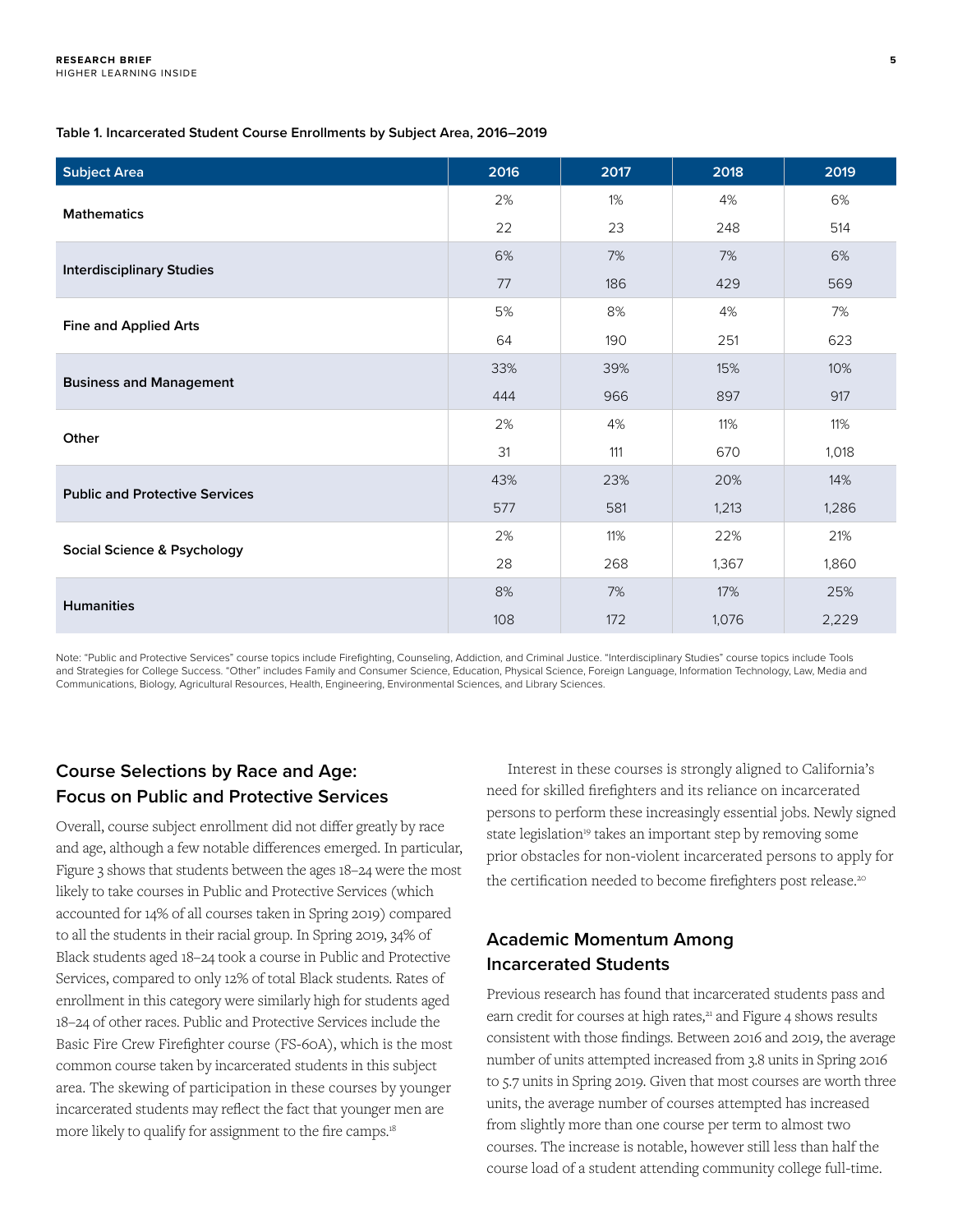

#### **Figure 3. Public and Protective Services Course Enrollments, Spring 2019**

\* Asian students aged 18–24 were excluded from this figure for privacy reasons; there were too few students to report.

The average number of units taken that are transferable to the California State University and University of California systems has increased from 1.4 in Spring 2016 to almost five in Spring 2019. Students also performed very well in these courses; in Spring 2019, the average success rate<sup>22</sup> was  $96\%$  – 22 percentage points higher than the overall CCC student population success rate of 74%.

Figure 5 shows no major differences in course performance by race. In Spring 2019, White students enrolled in an average of 5.6 units, compared to 5.7 units for Black and Latinx students. Asian students enrolled in an average of 6.2 units. On average, students across all racial groups had very high pass rates of 95–97%, though Asian students had the highest pass rate of 97%. This near-parity is encouraging; even though Black and Latinx students are under-represented in overall participation, there was no significant gap in student outcomes.

Unless opportunity and access increase, progress toward state policy goals for incarcerated students to earn associates degrees will be slow.

# **Recommendations, Further Study and a Note About the COVID-19 Context**

The growth in opportunity for study by incarcerated persons in California, and high course success rates, are encouraging signs in a state that wants to decrease recidivism and improve life prospects post release.

Yet significant room for improvement remains in equity of opportunity by race, intensity of study and ultimately, completion. Black and Latinx persons are underrepresented in course participation relative to their share of the overall incarcerated population. And while course loads and subject matter options have increased, incarcerated students take on average just one to two courses each semester through face-to-face courses. This load represents less than half that of students attending community college full time. Unless opportunity and access increase, progress toward state policy goals for incarcerated students to earn associate degrees will be slow. Future work will explore attainment, particularly in light of the longer time to degree for incarcerated persons. CCCs and prisons alike have strong opportunity to build on recent gains and remedy inequities in opportunity and access.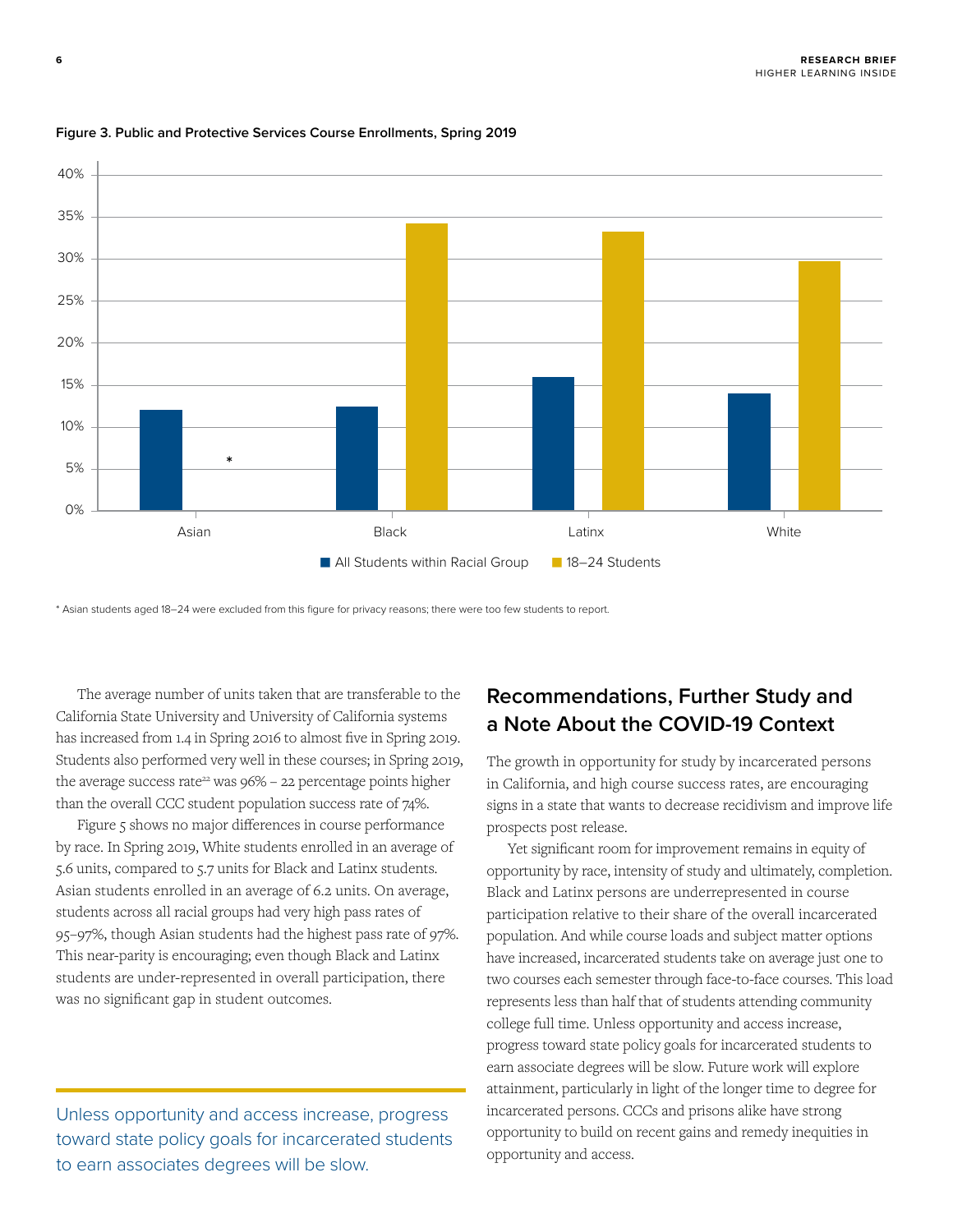

**Figure 4. Credit Units Attempted and Earned Over Time**





State efforts to smooth reentry for formerly incarcerated persons should focus on helping these students accelerate progress to degree. Recent initiatives include the CCCCO's Rising Scholars Network, which prioritizes providing community college courses to incarcerated and formerly incarcerated students. More support is needed for pathways that create continuity (in coursework, advising and financial aid), with units earned while incarcerated counting toward degrees or certificates with strong prospects for employment.

Finally, prior research and new findings presented here rely on the latest available data, which predate COVID-19. There is no question that the impact of the pandemic on both the state prison and community college systems will have disrupted some aspects of higher learning inside. A close examination of the pandemic's impact on the trajectory of otherwise promising developments is needed.